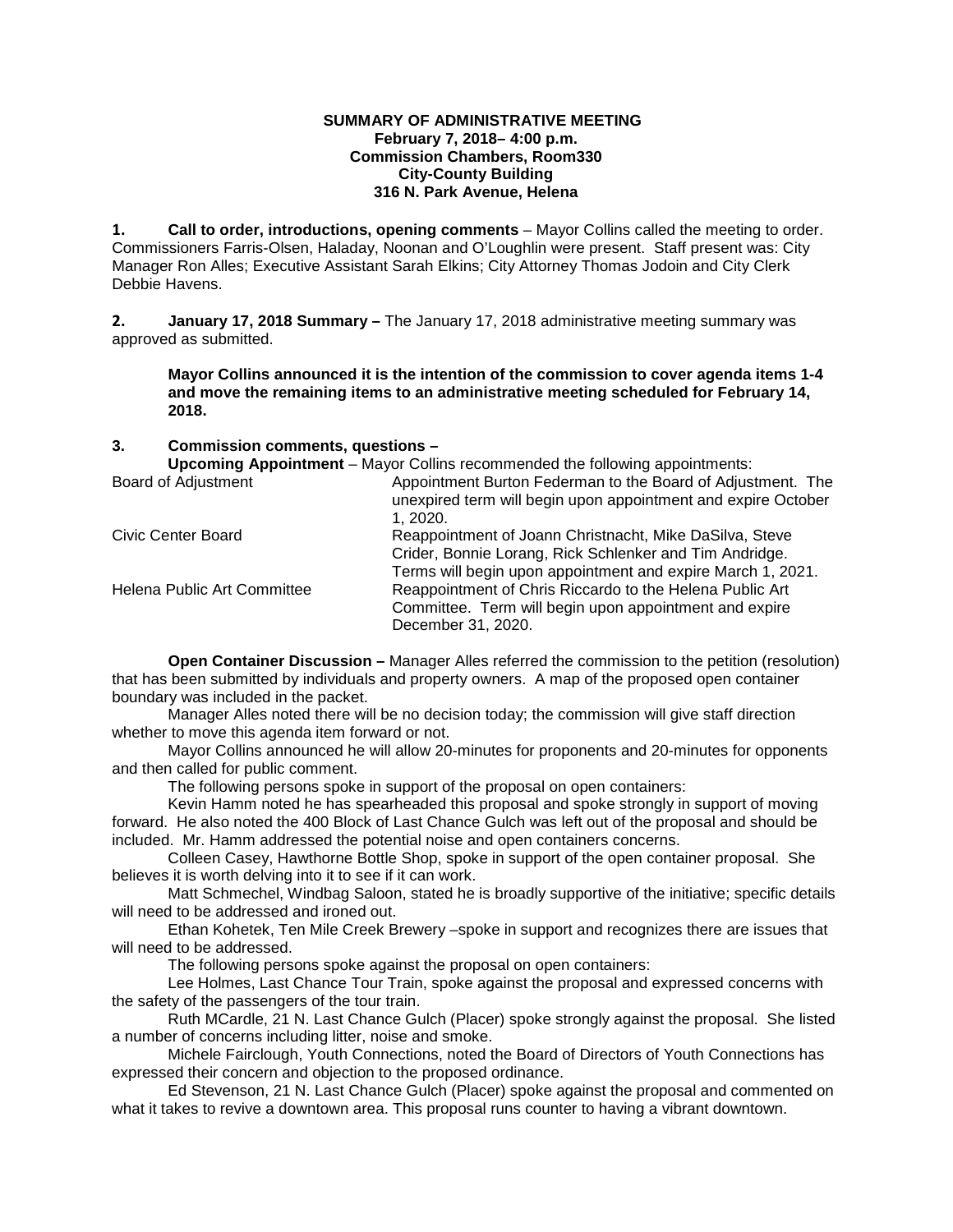Mary Jo Pierson, Saddle Drive, spoke against the proposal and as a former resident of the Placer spoke of how residents regularly had to clean up the area. Ms. Pierson stated the city should encourage activities that are conducive to both commercial and residential uses.

Ted Dick, 21 N. Last Chance Gulch, stated he lives on the north side of the Placer and experiences the noise from the bar nest door and he believes the proposal would perpetuate that type of behavior.

Commissioner Farris-Olsen thanked those who spoke and noted he heard several ideas on how to improve the downtown area and specifically helping clean up the walking mall adjacent to the Placer. If this proposal moves forward, it has potential to have additional litter. Commissioner Farris Olsen stated he would like to consider an ordinance that addresses the open container and asked staff to draft an ordinance and involve the residents of the Placer. He commented the city may do it on a more limited basis, or just for special events and the last option would be not to do it at all.

Commissioner Noonan concurred with Commissioner Farris-Olsen, he would like to look at some options; however, not as proposed. He spoke of his experience with managing the Myrna Loy and the responsibility and liability of serving alcohol. Commissioner Noonan stated he was glad to hear from some of the businesses and noted a person with an open container cannot go into other businesses that serve alcohol. Commissioner Noonan asked what liability the city would encounter. He then spoke of his experience at Carroll College and the difficulty of enforcement and budget ramifications with the need of additional law enforcement. Commissioner Noonan stated the question of the Placer needs to be addressed regarding noise and litter; the commission approved the additional gaming machines at the Sapphire and the noise it creates.

Commissioner Haladay stated he supports moving forward with drafting of an ordinance that would include several bullets for different ideas. The commission would then review the draft ordinance and there may be a number of iterations before an ordinance is considered.

Manager Alles stated staff will draft ordinance with parameters and bring it back for commission discussion prior to first reading at a city commission meeting. Commissioner Haladay concurred and stated there needs to be parameters discussed but it is worth looking at draft language with choices.

Commissioner O'Loughlin stated she would like to know what the current ordinance is, what the requirements are for special events and what are the parameters for getting an outdoor seating area approved for a business. She also asked where are we with the zoning changes for the downtown area; her impression is the process has been very thoughtful and would the zoning mesh with the open container proposal.

Commissioner Haladay stated he would support moving forward, he does not want this to be a proxy battle between businesses and residents about being good neighbors. The idea that open containers are going to result in "that behavior" when he is not sure what "that behavior" is. Commissioner Haladay asked that staff look at what communities have done where an open container ordinance is successful. The commission needs to be thoughtful on why or why not we would move forward.

Mayor Collins stated he has received a number of emails from residents from Placer; whether the ordinance moves forward or not, we need to address the concerns of the Placer residents.

Commissioner Noonan suggested another option would be to consider allowing open containers during seasonal events along with special events.

**Consensus direction to the Manager** – Staff will draft an ordinance with parameters and include interested parties in the discussion; provide the commission a copy of the current permitting processes; and look at communities where open containers are successful.

**Commissioner comments -** Commissioner Noonan stated he would like to discuss the Civic Center Board members not having term limits. This is the only city board that does not have term limits. Commissioner Noonan stated he sent an email proposing a special meeting on snow removal sometime in March/April to discuss new ideas.

Commissioner Haladay suggested the commission discuss the Civic Center Board at a regular administrative meeting and invite the Civic Center Board members to attend. Commissioner Noonan concurred and noted it has been a question the commission needs to answer.

Manager Alles stated a special meeting on snow removal will be scheduled.

Mayor Collins stated he has received a lot of compliments on the snow removal from the last storm. Commissioner O'Loughlin stated she too has received compliments on the snow removal,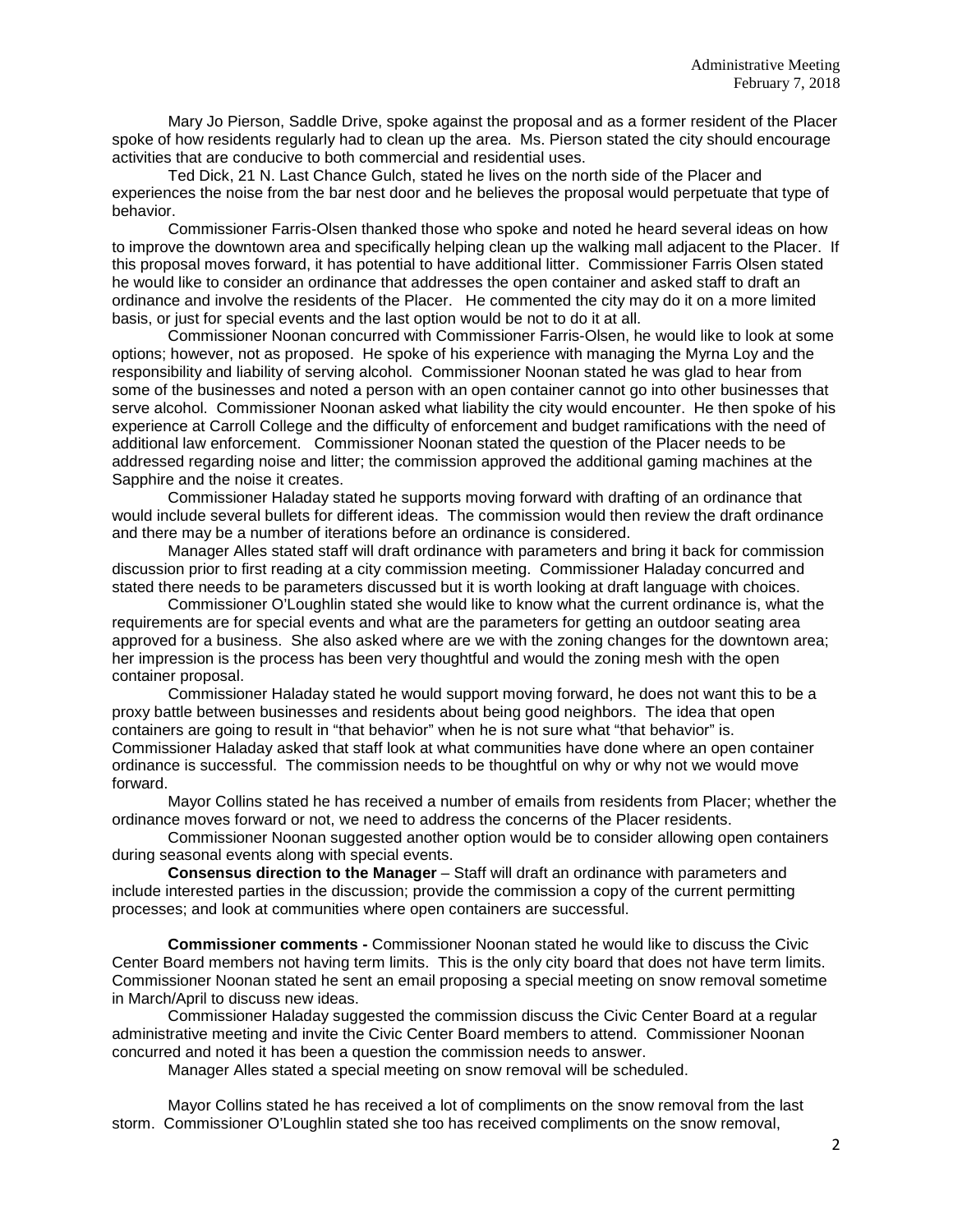specifically on the ADA ramps in the downtown area. She then asked that the commission get an update on how the contract is working for the snow removal on the ADA ramps. Engineer Leland reported the contractor removed all the ice from the ADA ramps from the previous storm and the same contractor is back to assist in cleaning the ramps again after the recent storm. Looking ahead to next year, staff is working on hiring a contractor for the entire season.

Commissioner O'Loughlin asked how the decision was made to have Hard Rock begin clearing the ADA ramps today instead of yesterday. Engineer Leland stated staff contacted Hard Rock and they could start today; however, they will be available for the rest of the winter season.

Commissioner Haladay asked what is the estimated costs for the ADA ramps to be cleared. Engineer Leland stated the estimated costs would be \$3,000 per storm to have all ADA corners in the downtown area cleared.

Commissioner Farris-Olsen stated it is nice seeing the corners cleaned downtown.

## **4. City Manager's Report**

**I-183** – Manager Alles reported he has signed a contract with Browning, Kaleczyc, Berry and Hoven to represent the city regarding I-183. He also noted MMIA will contribute toward the cost of the contract.

**Beattie Street Trailhead Update –** Manager Alles invited Director Teegarden and Open Lands Manager Langsather to answer questions from the commission.

Director Teegarden gave an overview of the Beattie Street Trailhead which is the main access point for the Mount Ascension trail system. She then reviewed the process on how staff has moved forward with the current recommendation for the improvements. The city was successful in receiving a grant to install a restroom at the trailhead. There is an open house meeting on the Beattie Street Trailhead scheduled for February 20<sup>th</sup> and the proposed design will be available. Director Teegarden stated staff pays attention to all the trailheads the city is responsible for.

Open Lands Manager Langsather stated this improvement project has been on-going since 2011, when staff reviewed the current conditions. He also gave an overview of the improvements that have been completed at the Mount Helena trailhead and how well received they have been. At this time, the Beattie Street trailhead is not ADA accessible and staff has been pro-active in improving the trailheads.

Commissioner Farris-Olsen asked if the restroom will be connected to water& sewer. Manager Langsather stated the will be a vaulted pit toilet and noted there have been no problems with the one on Mount Helena.

Commissioner Haladay stated something needs to be done; however, it is hard to determine what when the design is not available. He asked if there are there some sideboards on the size of the proposed parking lot. Open Lands Manager Langsather stated there will not be a great change in capacity for the parking lot; staff does not have an exact number at this time. Manager Langsather stated the engineering division is working diligently to make sure it is a low impact parking lot.

Commissioner Haladay recognized the increase in traffic will have an impact on the neighborhood and should include traffic calming. Engineer Leland apologized for not having the conventional design completed. Staff has hired a private consultant to complete an overall traffic review, which included looking at the existing traffic and the projected traffic with the improvements to the trailhead. The consultant is scheduled to deliver their report and recommendations in May 2018.

Commissioner Haladay stated currently there is room for 20 cars to park and asked if staff can predict the number of additional cars. Engineer Leland stated staff is looking at the expansion and a recommendation to present at the open house meeting.

Commissioner Farris-Olsen asked if staff is looking at installing ADA curb ramps and paving Beattie Street. Engineer Leland stated the overall plan is to look at the parking lot; there are no plans for street improvements and sidewalk installation.

Mayor Collins asked for public comment – none were received.

**SAFER Grant Update –** Manager Alles referred the commission to the estimated personnel costs for the SAFER Grant application and reviewed the costs per individual and totals costs. He also indicated the costs do not include training, gear, or other ongoing operational costs. The grant period is not currently open.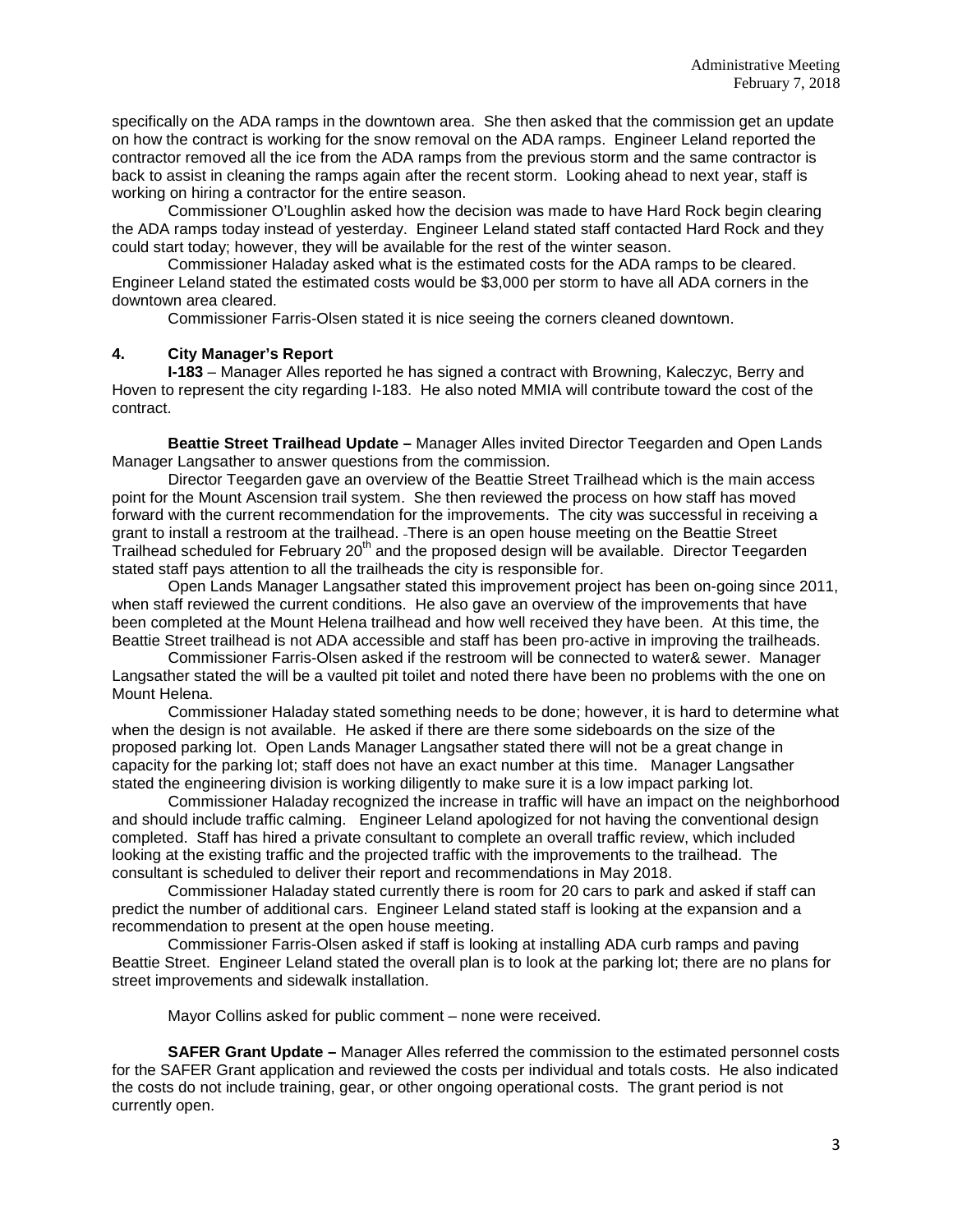**Fire Levy Discussion** – Manager Alles noted Mayor Collins requested this item be on the agenda for discussion and then referred the commission to the estimated mills and cost to homeowners for one, six and twelve additional firefighters. Also included were the 2018 election dates and estimated costs of an election.

Manager Alles referred the commission to the estimated personnel costs for one firefighter; which is approximately \$95,000 per year. In addition to the personnel costs, the commission needs to have the discussion of future capital equipment replacement. Another option would be to include a continuing levy for the purchase of capital equipment for the Fire Department.

Manager Alles reviewed the timelines on what election a mill levy could be placed on; including the May  $8<sup>th</sup>$  School Election; June  $6<sup>th</sup>$  the primary election and November  $6<sup>th</sup>$  general election.

Chief Emert stated the Fire Department is prepared to move forward with any direction from the commission. It is the recommendation of the department to pursue an ongoing mill levy and plan on it being on the June  $6<sup>th</sup>$  ballot.

Commissioner O'Loughlin Heather referred to the city's estimated costs for each of the election and asked for clarification on the cost difference between the June  $6<sup>th</sup>$  and the November  $6<sup>th</sup>$  elections. Commissioner O'Loughlin asked if it would be possible for the city to apply for the SAFER grant and move forward with the mill levy vote. Manager Alles stated the city could apply for the grant and prepare for the mill levy vote. Manager Alles stated it would not be surplanting the grant funding if the levy were to pass. Commissioner O'Loughlin asked staff to provide the details of what does having six additional firefighters costs, personnel and capital. Fire Chief Emert stated with additional six firefighters it would allow 12 person shifts instead of the current 10 per shift and it would eliminate the not able to respond to calls.

Commissioner Noonan commented as we look at the number of people and the overtime funds allotted, would there still be a need for those funds or could they be used for the additional firefighters. Chief Emert stated the overtime costs would likely decrease, however, not eliminated. The overtime line item for FY18 is currently on schedule to come in less than the budgeted amount.

Commissioner Haladay commented the proposal is to use mill levy funds to pay for the additional staff and sustain them after the grant funds end. The levy can be levied up to the maximum, however, the commission could choose not to levy the full amount.

Commissioner Haladay stated the discussion on the number of additional firefighters goes back and forth and the capital needs; he asked Chief Emert if there is an estimate on the capital needs. Chief Emert commented the capital purchases have a wide range that could include a third station or sharing a facility and equipment. As far as equipment a good estimate would be to look at the current value and then add 10% for each year. He also spoke of replacing the two rescue units.

Commissioner Haladay stated when looking at the number for the long term capital support, what is the estimated amount, \$100,000 to \$200,000. Manager Alles stated staff will look at the different capital items; however, what we are talking about is a continuing levy for operations. Additional research will need to happen before a final recommendation is brought forward.

Additional discussion was held on the mill levy; issuing a revenue bond and an INTERCAP loan for capital purchases.

Administrative Services Director Jorgenson recommended the bond counsel be involved from the beginning, if that is the route the commission goes. He also clarified for Commissioner O'Loughlin the costs difference between the June primary and the November general election is the June primary is partisan; which requires two sets of ballots to be printed.

Commissioner Farris-Olsen stated he would support pursuing some type of capital improvement bond and aim for the June 6<sup>th</sup> ballot. He noted that this levy should not burden the homeowners too much. He recommended looking at adding six firefighters and capital purchases. Chief Emert concurred with the recommendation.

**Consensus direction to Manager - W**ork on a resolution for a mill levy and placing it on the June 6<sup>th</sup> primary ballot. Staff will also apply for the SAFER grant when it is open.

## **5. Department discussions:**

**Items were moved to the February 14th administrative meeting agenda.**